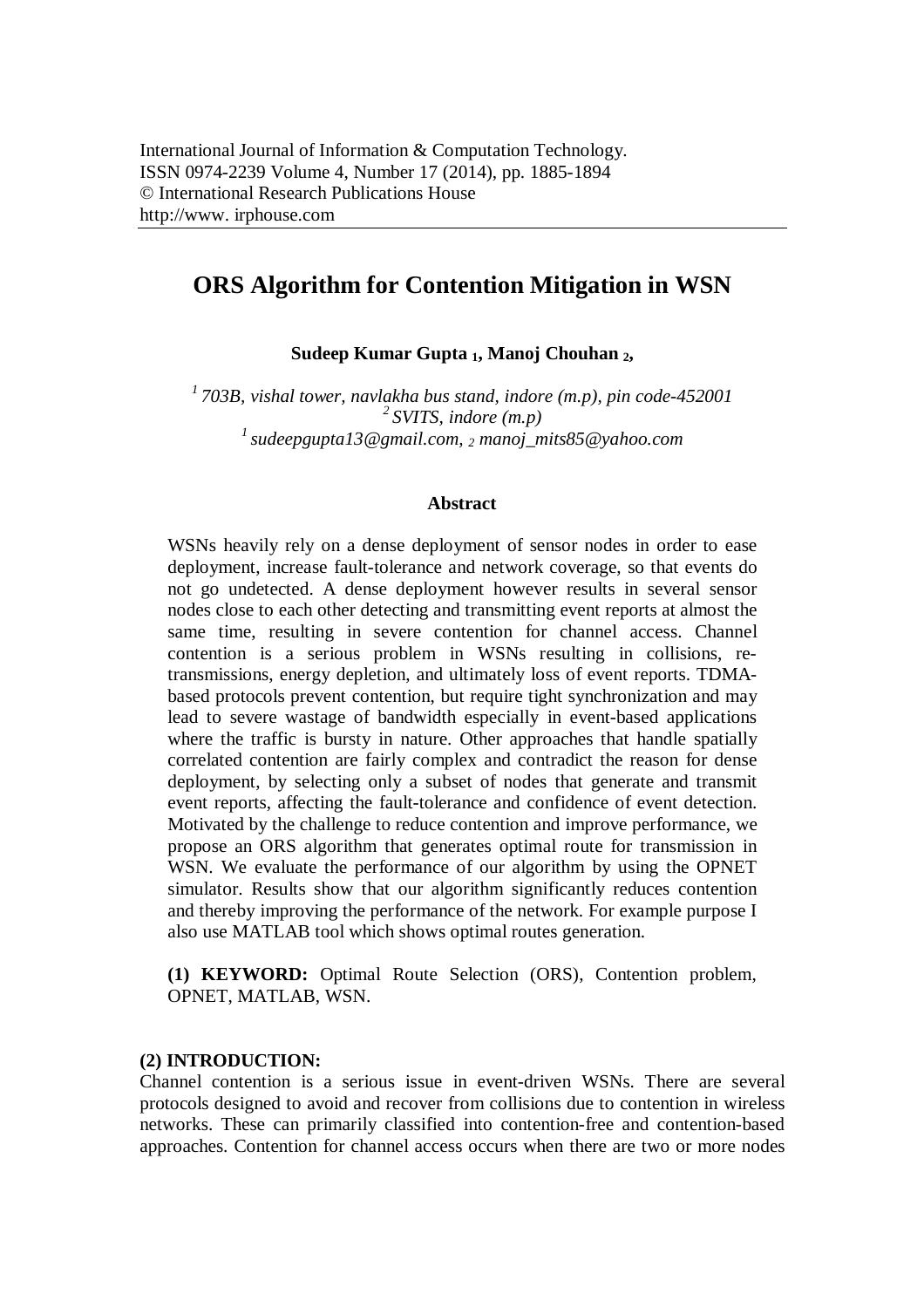attempting to transmit data at the same time in a given transmission range. Contention-free MAC protocols are predominantly based on TDMA [3] [4], where each node has a preset slot only during which is it allowed to transmit. TDMA require tight network-wide synchronization, which bring extra overhead of clock synchronization, which involves frequent exchange of control packets between nodes. Other contention-free approaches like FDMA and CDMA face similar drawbacks. So they are usually not used in event-based WSN.

The other type of protocols that are predominantly used in WSN are contentionbased protocols, usually based on ALOHA and CSMA [4]. In a contention-based approach, nodes compete for the use of the wireless medium and only the winner of this competition is allowed to access the channel and transmit.

ALOHA is again of two types: pure and slotted ALOHA. Pure ALOHA depend on back-off mechanism. An improvement to the original ALOHA protocol was Slotted ALOHA. Slotted ALOHA suffers the disadvantage of needing synchronization between nodes.

In CSMA, if node finds the channel busy, it postpones its transmission. It can't completely eliminate collisions, especially in event-based WSN scenarios.

ZMAC [6] combines the strengths of TDMA and CSMA while managing their weaknesses. It takes time to adapt to changes in traffic patterns, which may not be acceptable.

There are interesting protocols that improvise either on CSMA-CA or TDMA or work across network layers for additional benefits [7] [8] [9] [4]. ECR-MAC proposes a cross-layered protocol, which employs a DFS technique. ECR-MAC [10] depends only on randomness in wakeup schedules to avoid contention among nodes that are in the transmission range of each other. However, in dense deployments, it is very likely that there are several nodes within the transmission range of each other and active at the same time.Alert MAC [11] minimizes contention among nodes by using a combination of CDMA and TDMA. The performance does not truly reflect a realworld.

In this paper we represent a propose work for Contention mitigation Techniques.

#### **(3) PROPOSED ALGORITHM**

ORS has given below computational (reckon or calculate) Phases perform by ORS, which is given below:

#### **3.1 Steps of the proposed algorithm:-**

- Step1: Estimate the delay, bandwidth, availability, and mobility, of each node. We seek optimal routes with minimal end to end delivery time or bandwidth.
- Step2 Calculate the validity of each route for available packet forwarding/ transmitting for selecting an optimal path.
- Step 3: remove the routes, which does not satisfy the above condition.
- Step 4: randomly select any one route from the available routes, which provides optimal routes.
- Step 5: sends the packet using optimal route.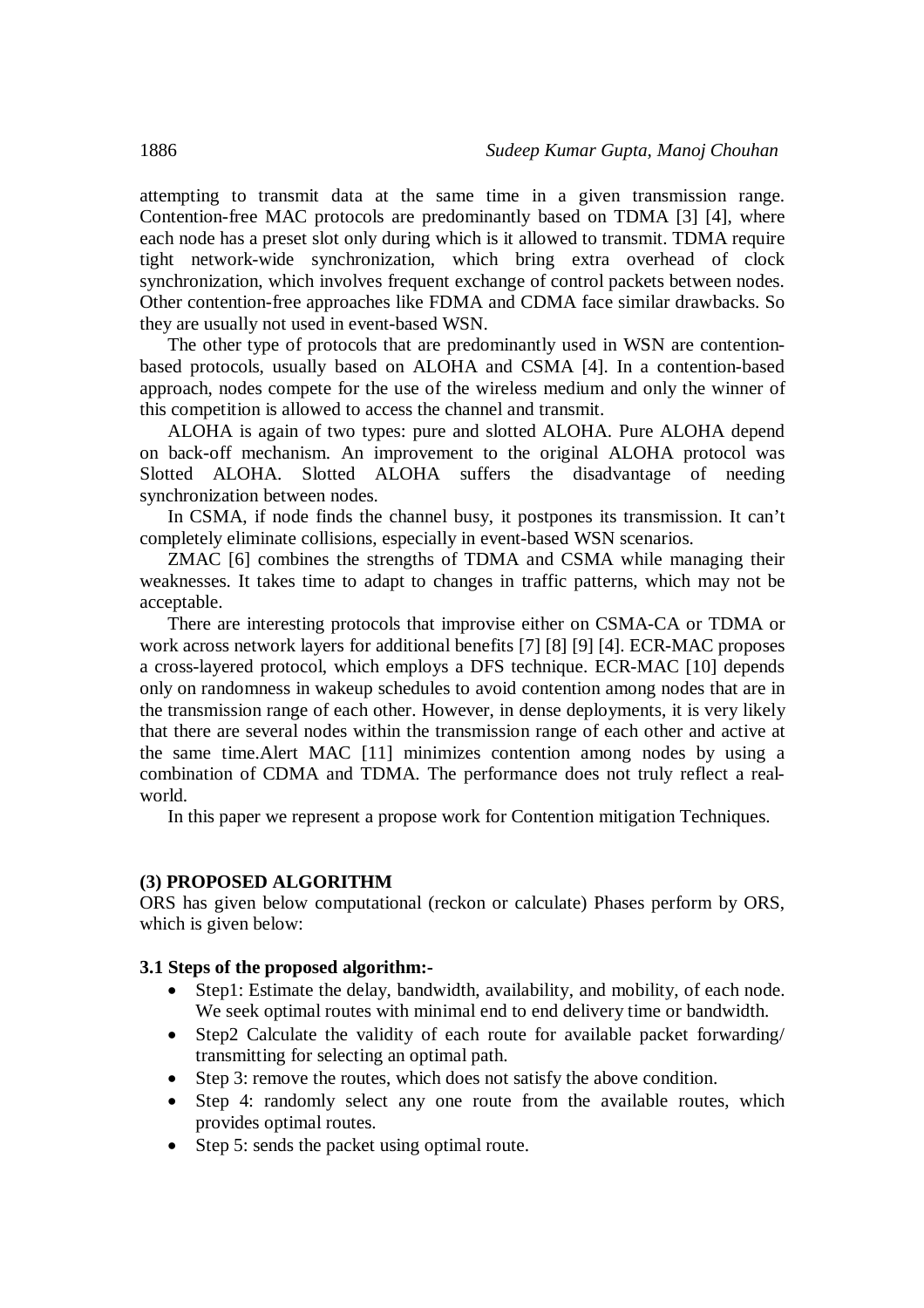| ORS Algorithm for Contention Mitigation in WSN                                                                        | 1887      |
|-----------------------------------------------------------------------------------------------------------------------|-----------|
| Step 6: Exit.<br>$\bullet$                                                                                            |           |
| 3.2 Formula's use for calculation purpose:-<br><b>Bandwidth: -</b><br>$B(n) = \frac{(Ns (CH^{-1}(n) + 1))}{(Length)}$ | Eq. $(1)$ |
| Delay:-<br>$d(nodal)=d(proc.)+d(queue)+d(Tran.)+d(prop.)$                                                             | Eq. $(2)$ |
| Availability:-<br>Ava. = $\frac{MTBF}{(MTTR+MTBF)}$                                                                   | Eq. $(3)$ |

Where, MTBF=metrics of mean time b/w Failure, MTTR=mean time to repair.

# **Mobility: -**

Mobility can be assumed and take a default value

# **3.3 For calculation of path between mobile sink node to static node:-**

**3.3.1 Square or rectangular shape [1]:-**

| $X_b = R^*(H_{sr}/2)$        | Eq. $(4)$ |
|------------------------------|-----------|
| $X_e=X-(R*(H_{sr}/2))$       | Eq. $(5)$ |
| $Y_b = R^*(H_{sr}/2)$        | Eq. $(6)$ |
| $Y_e = Y - (R * (H_{sr}/2))$ | Eq. $(7)$ |

# **3.3.2 Circular shape:-**

| Eq. $(8)$<br>$r_{\text{path}} = H_{\text{circle}}$ <sup>*</sup> R |  |  |  |
|-------------------------------------------------------------------|--|--|--|
|-------------------------------------------------------------------|--|--|--|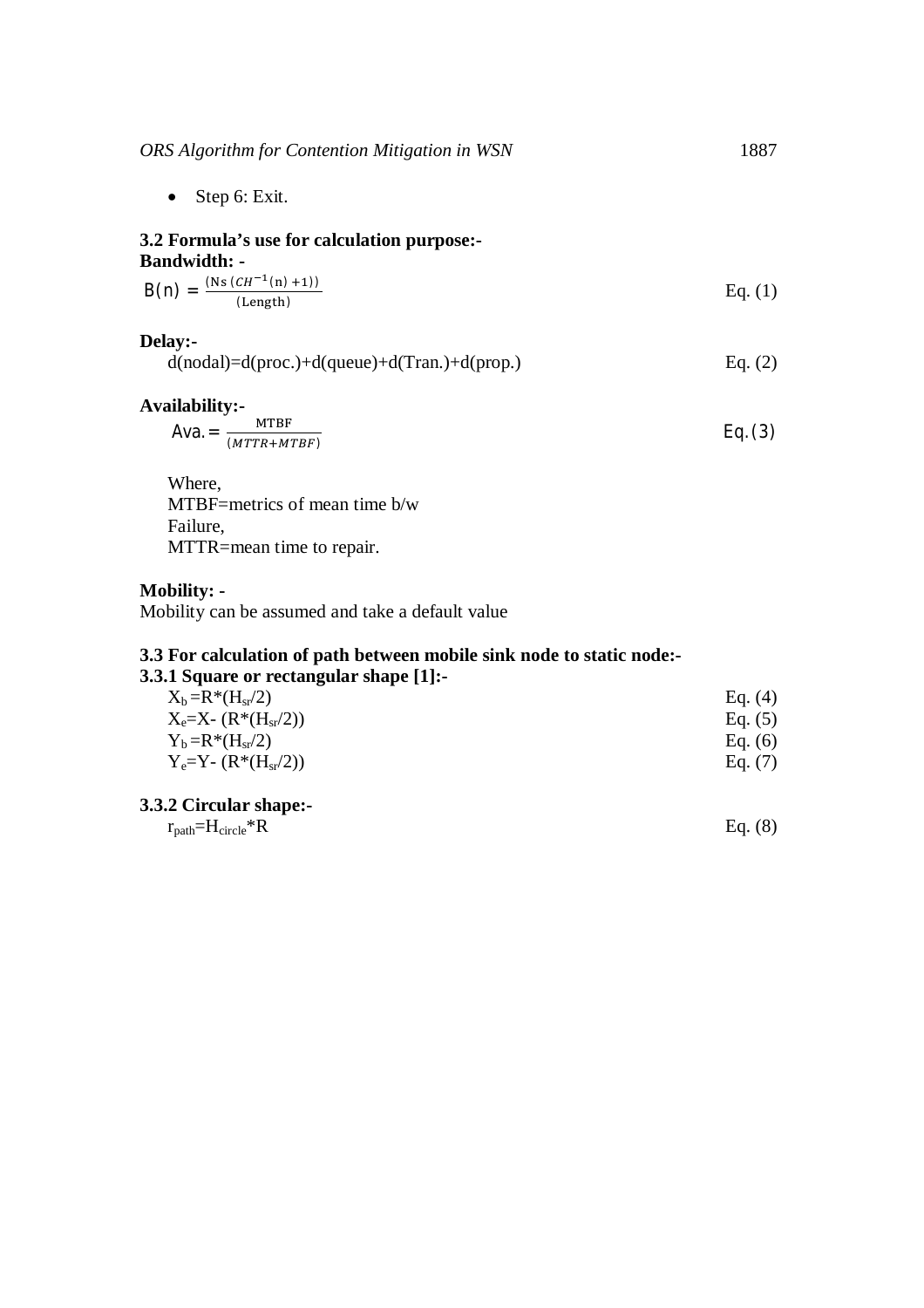

**Figure 1. Path for a mobile node to follow in a 300mx300m application area.**

#### **3.4 Optimal path for multiple mobile sinks:-**

For multiple sinks, the WSN application area should be sub-divided optimally [1]. Thus the Number of sinks and number of squares must be a square of a positive integer number.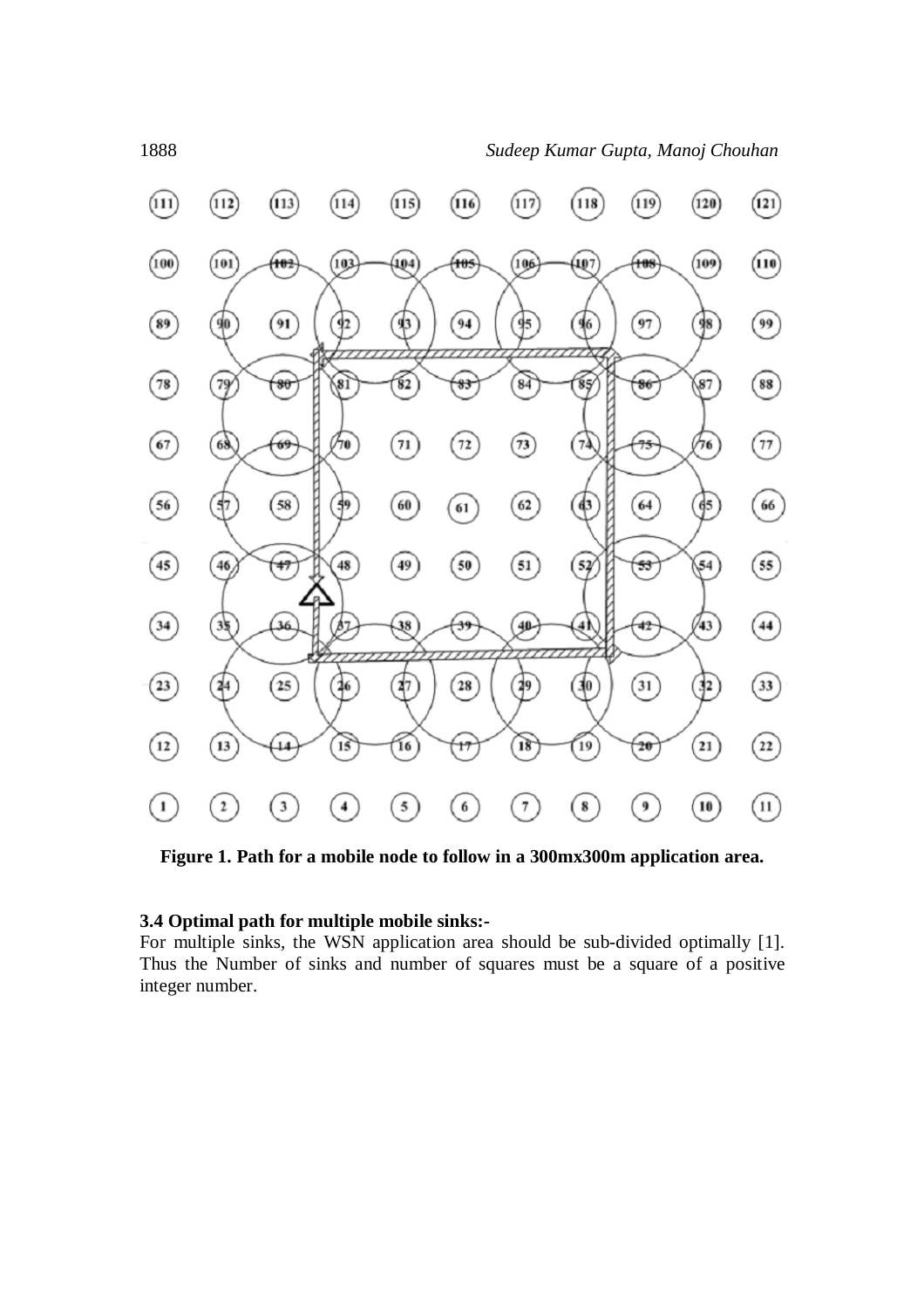

**Figure 2. Four mobile sinks and each sink path in a 300mx300m application area.**

# **3.5 Calculation of distance between each "hello" broadcast message from mobile sink:-**

To ensure complete coverage of all nodes neighboring the path, the calculation of the distance between transmitting a "hello" broadcast message and waiting for responses from surrounding nodes is shown below [1]:

$$
d = \frac{3 * R}{2}
$$
 Eq. (9)

The number of times the sink stops and broadcasts a "hello" type message is given by the following formula: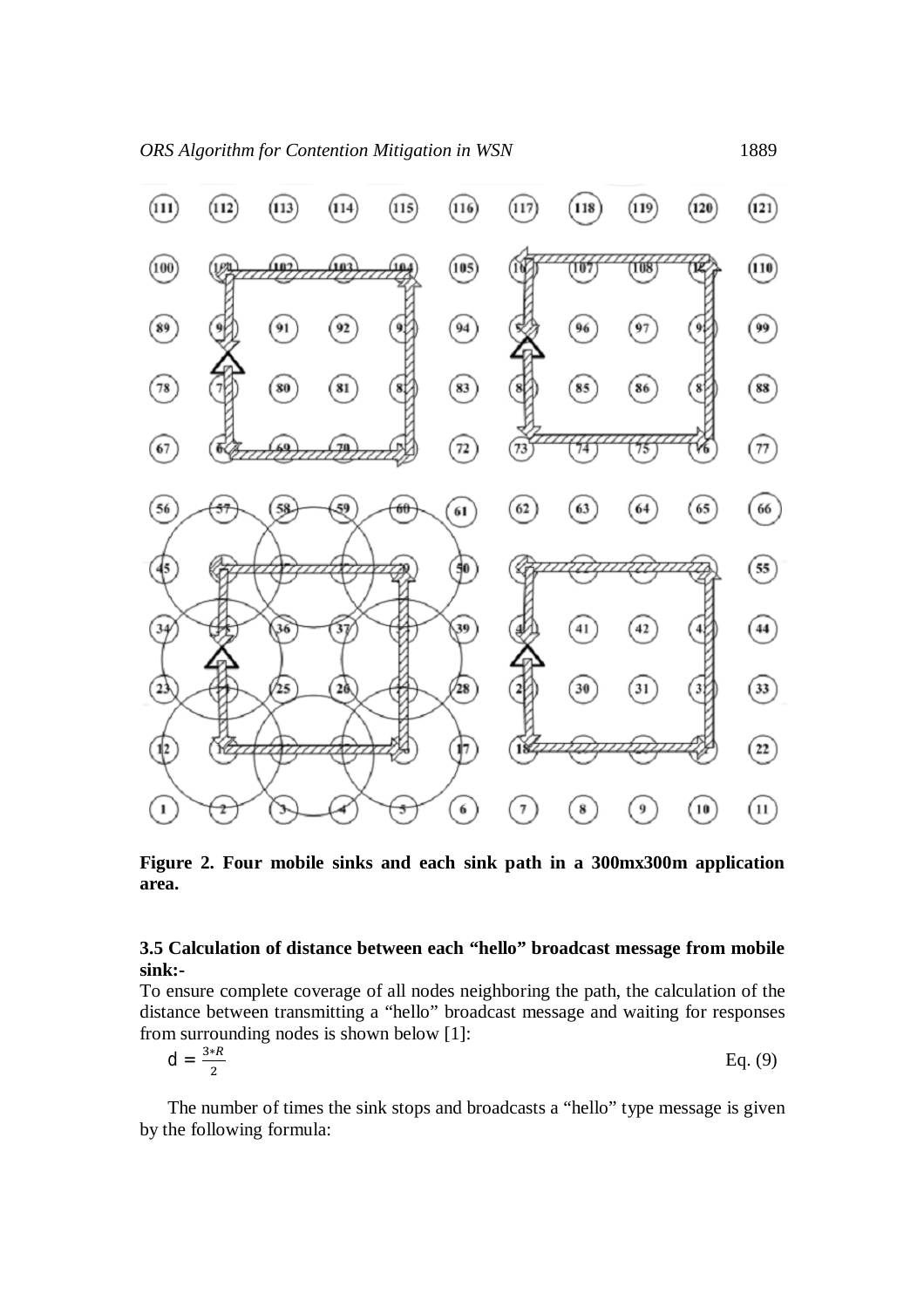$$
N_{hello} = \frac{2 \times (X_e - X_b) + 2 \times (Y_e - Y_b)}{d}
$$
 Eq. (10)

#### **3.6 Time for a mobile sink to complete one loop around the path:-**

The mobile sink first moves along the path and greets all nodes within communication range [1]. The mobile sink transmits a "hello" greeting message at every  $\Box$  metres requesting any of the surrounding nodes to return any data messages they may have temporarily stored while waiting for the sink to return. The message contains the mobile sink's ID, velocity and acceleration, sink direction, its intended path, and when it calculates it will return to its current position as well as a list of all nodes that have responded to its greeting thus far. Initially, during the first loop of the mobile sink, the path list will be incomplete, as the sink is not yet aware of all nodes in its path range. When the mobile sink completes its first loop, it will have obtained a reasonably accurate network topology of all nodes within communication range of its path and their locations. The mobile node will re-broadcast this list as it continues to loop around its path, so that even if some nodes were asleep during previous cycles, these nodes can still obtain the list to update their records.

In the event that a real-time event message needs to be reported to the mobile sink, the initial node that is elected to receive the event message, as it is within communication range of the sink or the actual node that detected the event, can transmit the message to the sink, using this list and its knowledge of the mobile sink's velocity and intended path, to determine the optimal nodes to use to route the message to the sink. The messages transmitted between the nodes will travel faster than the mobile sink so the message will be delivered to the sink faster than waiting for the sink to pass by again.

# **3.7 Calculation of the total time it takes a sink to complete one loop across the mobile path:-**

#### **3.7.1 Sink stop-start movement with non-uniform velocity:-**

The total time for a node to complete one loop along the calculated path is given by the following formula:

$$
T_{total} = N_{hello} * (T_{stop} + T_{av} + T_{cv} + T_{dv})
$$
 Eq. (11)

#### **3.7.2 Sink movement with uniform velocity:-**

$$
T_{total} = \frac{2 \times (X_e - X_b) + 2 \times (Y_e - Y_b)}{V_f}
$$
 Eq. (12)

#### **4. PERFORMANCE EVALUATION**

The performance of the proposed algorithm has been verified by computer simulation. The simulation environment is summarizes in table 1 which considers the operation of an AODV, MANET, WLAN, routing protocols. For comparison, the performance based on previous & propose work has also been evaluated by using different parameters, which is given below:-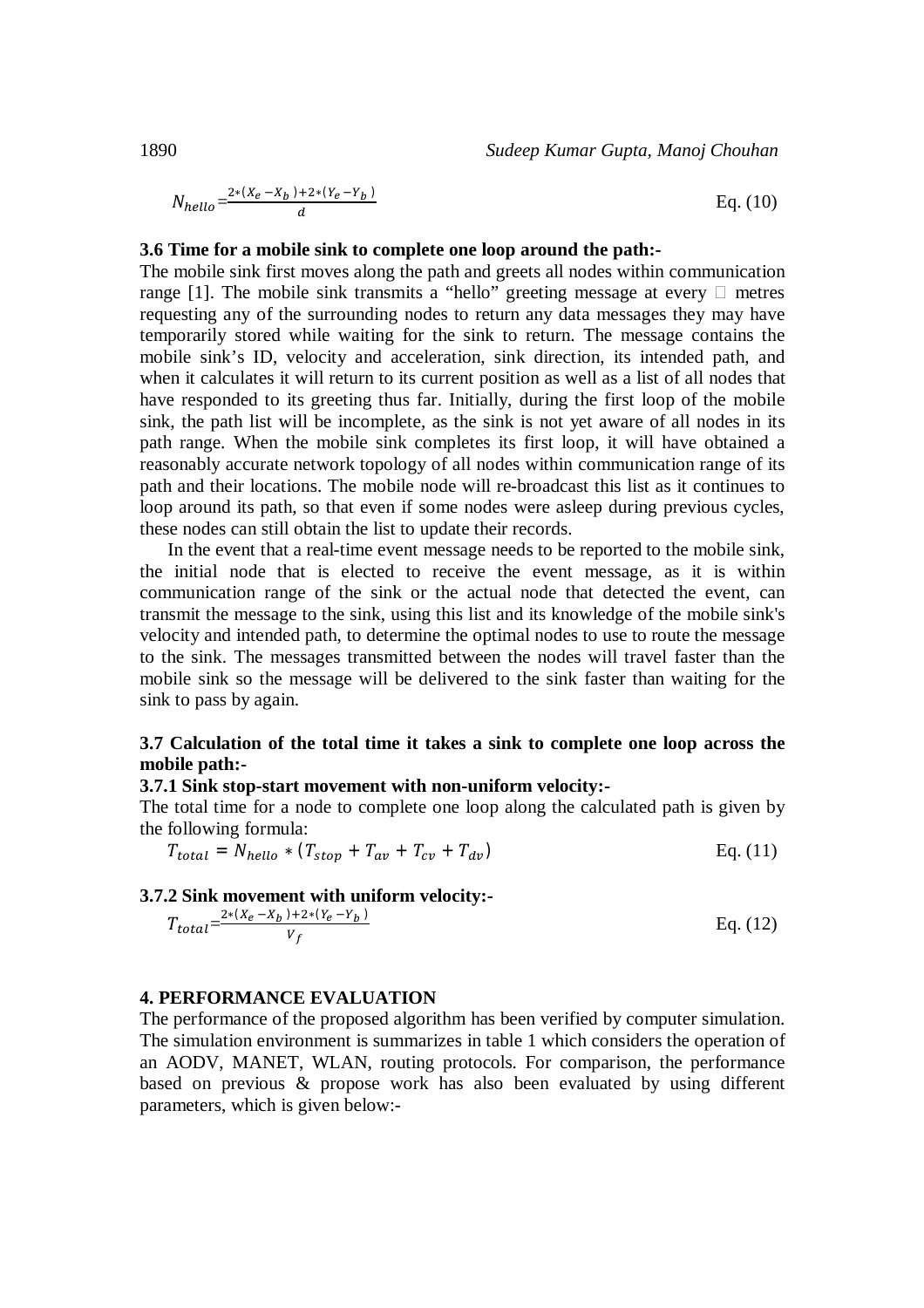| Parameter          | Value             |
|--------------------|-------------------|
| simulator          | <b>OPNET</b>      |
| protocols          | AODV, MANET, WLAN |
| Simulation time    | 100s              |
| No. of nodes       | 50                |
| Simulation area    | 300x300           |
| Transmission range | 200m              |
| Node speed         | $10$ [m/s]        |
| Traffic type       | udp               |
|                    |                   |

# **TABLE 1 SIMULATION PARAMETERS**

# **4.1 Comparison between previous & proposed with "total packets dropped" parameter in AODV routing protocol.**



**Figure 3. Total packets dropped.**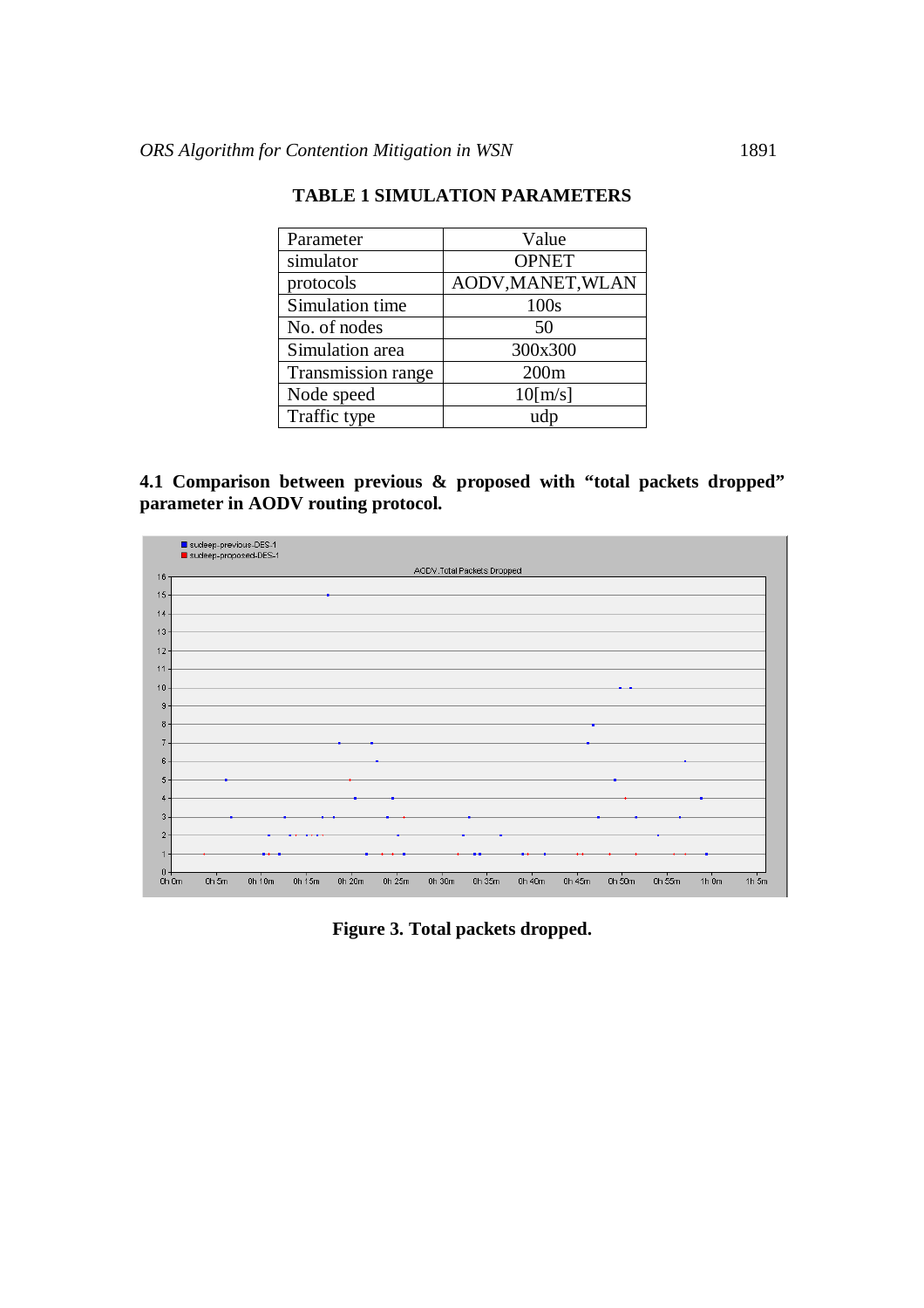

**4.2 Comparison between previous & proposed with "Delay (secs)" parameter in MANET routing protocol.**

**Figure 4. Delay (secs)**

**4.3 Comparison between previous & proposed with "Retransmission attempt's (packets)" parameter in WLAN routing protocol.**



**Figure 5. Retransmission Attempts (packets).**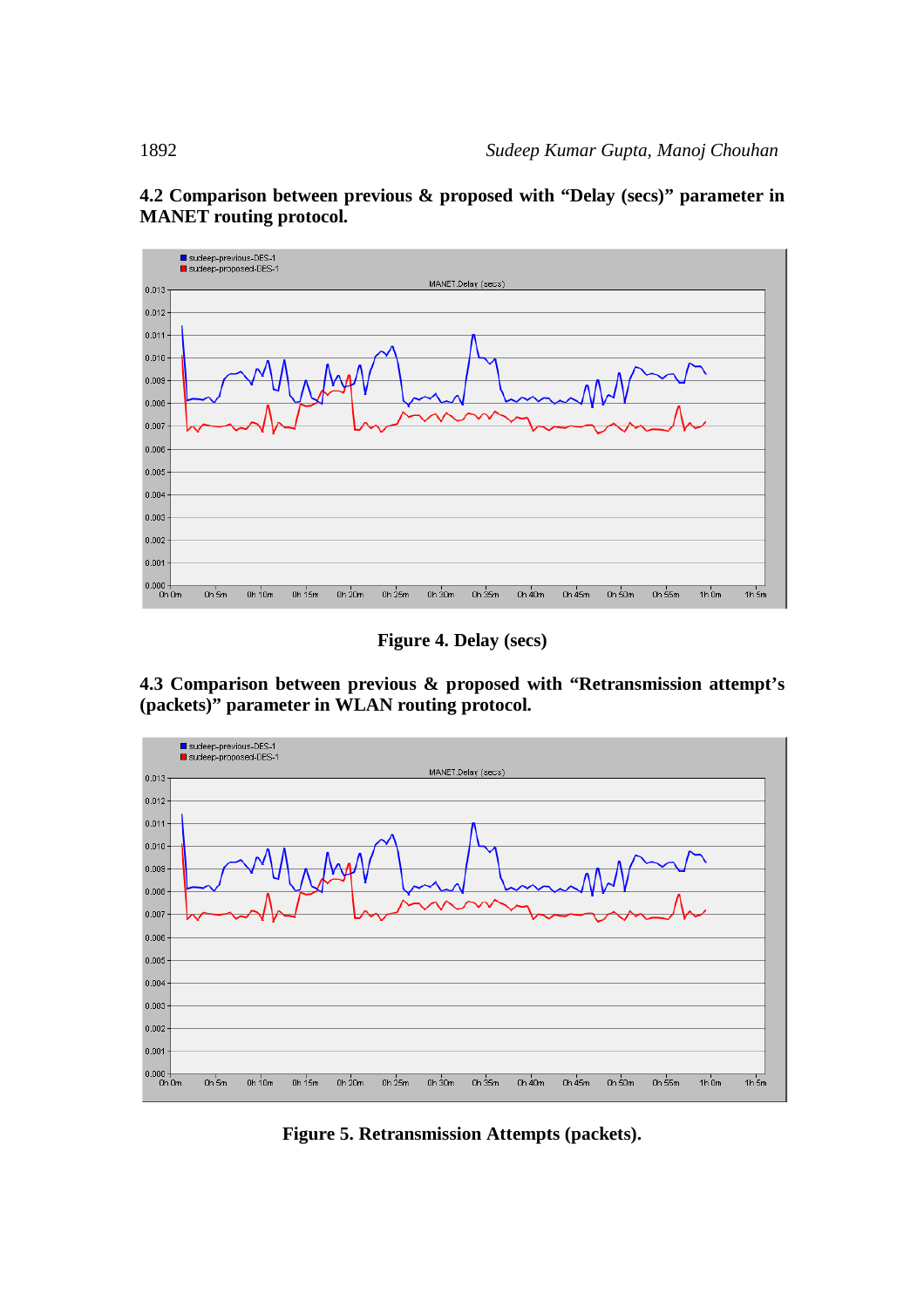#### **5. CONCLUSION:**

ORS does what it is designed to do, and it does it well. First of all take optimal sensor node database then make-up there routing table then make optimal routes. After that select one optimal route from those group of optimal routes and finally send data with their approximation result. we reduce contention and the number of collisions in the network, thereby improving the packet delivery ratio. As collisions reduce the number of retransmissions and hence the energy wastage also goes down. Simulation results show that the proposed algorithm significantly reduces the collision rate and improves packet delivery and energy efficiency in the network. For result comparison purpose use AODV, MANET, WLAN protocols with OPNET simulator.

### **6. Acknowledgement:**

Here I acknowledge my work has completed with my passions. This is a paper to introducing my work. My paper based on ORS Algorithm.

# **7. REFERENCES:**

- [1]. Imtech chapter 3 by S. Chinnappen-Rimer and G. P. Hancke" Calculation of an Optimum Mobile Sink Path in a Wireless Sensor Network".
- [2]. "Dynamic Transmission Scheduling for Contention Mitigation in WSNs" by suryanarayana Mahesh tatpudi in May 2013.
- [3]. L.F.W. van Hoesel, T. Nieberg, H.J. Kip, and P.J.M. Havinga. Advantages of a TDMA based, energy-e\_cient, self-organizing MAC protocol for WSNs. In Vehicular Technology Conference, 2004. VTC 2004-Spring. 2004 IEEE 59th, Volume 3, pages 1598 {1602 Vol.3, May 2004.
- [4]. Venkatesh Rajendran, Katia Obraczka, and J. J. Garcia-Luna-Aceves. Energy efficient collision-free medium access control for wireless sensor networks. In Proceedings of the 1st international conference on Embedded networked sensor Systems, SenSys '03, pages 181{192, New York, NY, USA, 2003. ACM.
- [5]. M. Al-Mamun, G.C. Karmakar, and J. Kamruzzaman. Qos-centric collision Window shaping for CSMA-CA mac protocol. In Global Telecommunications Conference (GLOBECOM 2010), 2010 IEEE, pages 1 {6, dec. 2010.
- [6]. Injong Rhee, Ajit Warrier, Mahesh Aia, Jeongki Min, and Mihail L. Sichitiu. Z-MAC: A hybrid MAC for wireless sensor networks. IEEE/ACM Trans. Netw., 16(3):511{524, June 2008.
- [7]. Anis Koubaa, Mario Alves, Bilel Nefzi, and Ye-Qiong Song. Improving the IEEE 802.15.4 Slotted CSMA/CA MAC for Time-Critical Events in Wireless Sensor Networks. In Proceedings of the Workshop of Real-Time Networks (RTN 2006), Satellite Workshop to ECRTS 2006, Dresden, Germany, July 2006. Jean-Dominique Decotignie.
- [8]. Y. C. Tay, K. Jamieson, and H. Balakrishnan. Collision-minimizing CSMA and its applications to wireless sensor networks. IEEE J.Sel. A. Commun.,